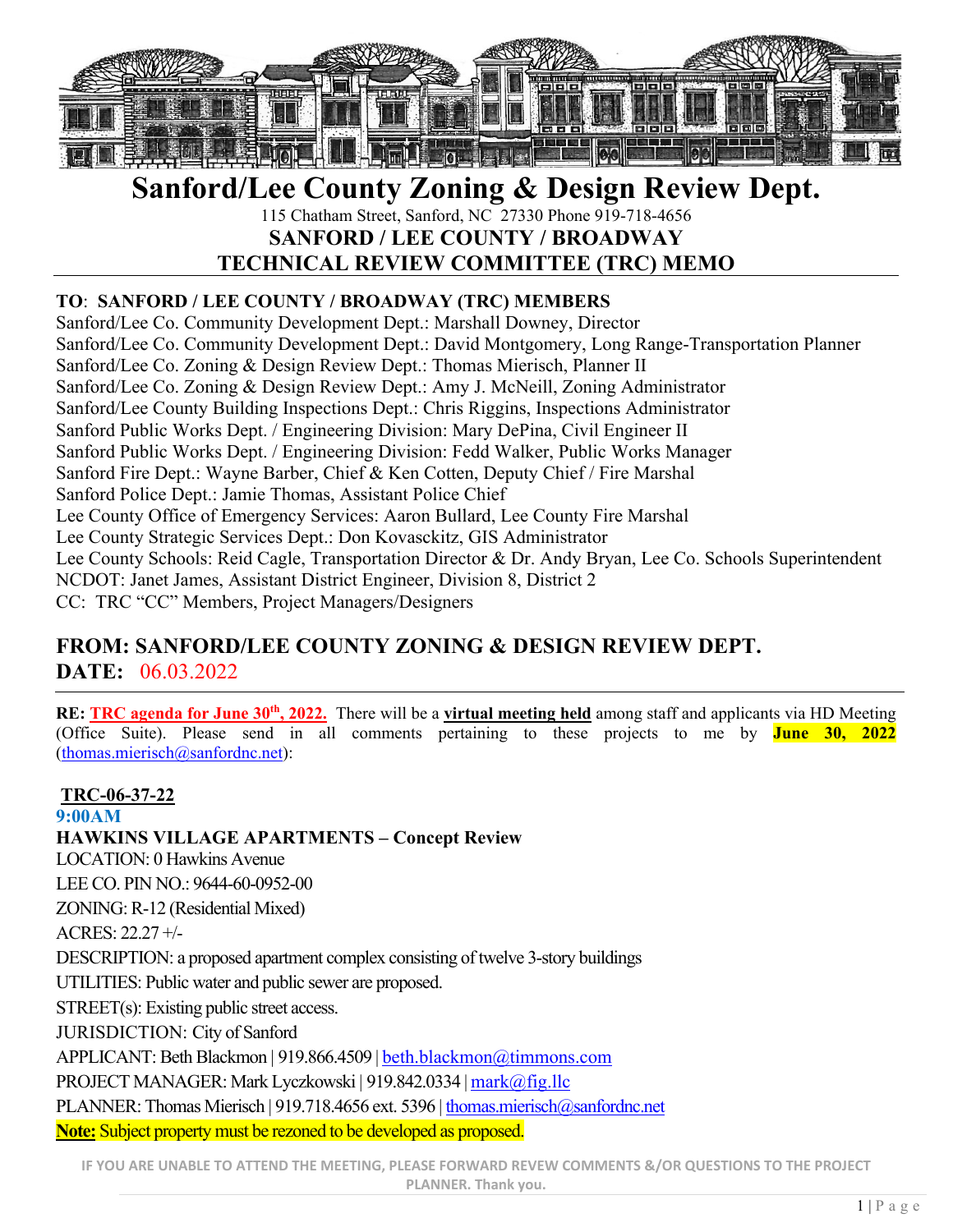# **TRC-06-38-22**

# **9:25AM**

# **HAWKINS AVENUE TOWNHOMES – Concept Review** LOCATION: 2410 Hawkins Avenue LEE CO. PIN NO.: 9644-63-9231-00 ZONING: R-20 Residential Single-Family ACRES: 3.37 +/- DESCRIPTION: Proposed development of 40 townhomes with central open space. UTILITIES: Existing public water and proposed public sewer. STREET(s): Existing public street access. JURISDICTION: City of Sanford APPLICANT: William Bober | 919.868.5958 | masterbuiltnc@gmail.com PROJECT MANAGER: William Bober | 919.868.5958 | masterbuiltnc@gmail.com PLANNER: Thomas Mierisch | 919.718.4656 ext. 5396 | thomas.mierisch@sanfordnc.net **Note:** Subject property must be rezoned to be developed as proposed.

## **TRC-06-39-22**

#### **09:50AM**

**HOME 2 SUITES HOTEL– Commercial Plan Review** LOCATION: 0 Amos Bridges Road LEE CO. PIN NO.: 9644-66-0121-00 ZONING: HC (HighwayCommercial) ACRES: 3.35 +/- DESCRIPTION: Proposed 110-room hotel with swimming pool and parking. UTILITIES: Existing public water and proposed public sewer. STREET(s): Existing public street access. JURISDICTION: City of Sanford APPLICANT: Jeremy Thomas | 919.777.6010 | jthomas@jthomasengineering.com PROJECT MANAGER: Dave Richardson | 919.776.4641 | dave@carolinacommercialnc.com PLANNER: Tanner O'Quin | 919.718.4656 ext. 5398 | tanner.oquin@sanfordnc.net

## **TRC-06-40-22**

## **10:15AM**

**HOMESTEAD MANUFACTURED HOME PARK – Multi-Family Plan Review** LOCATION: 0 Cox Maddox Road LEE CO. PIN NO.: 9661-64-0281-00 ZONING: R-10/MH & R-20 (Residential Single-Family) ACRES: 84.9 +/- DESCRIPTION: Proposed development of 115-unit manufactured home park. UTILITIES: Existing public water and existing public sewer. STREET(s): Existing public street access. JURISDICTION: City of Sanford APPLICANT: Robbie Brafford | 919.888.1980 |robbiebrafford@gmail.com PROJECT MANAGER: Ken Bright, PE | 919.776.3444 | kwbright@kenbrightengineering.com PLANNER: Thomas Mierisch | 919.718.4656 ext. 5396 | thomas.mierisch@sanfordnc.net **Note:** Subject property must be rezoned to be developed as proposed.

**IF YOU ARE UNABLE TO ATTEND THE MEETING, PLEASE FORWARD REVEW COMMENTS &/OR QUESTIONS TO THE PROJECT PLANNER. Thank you.**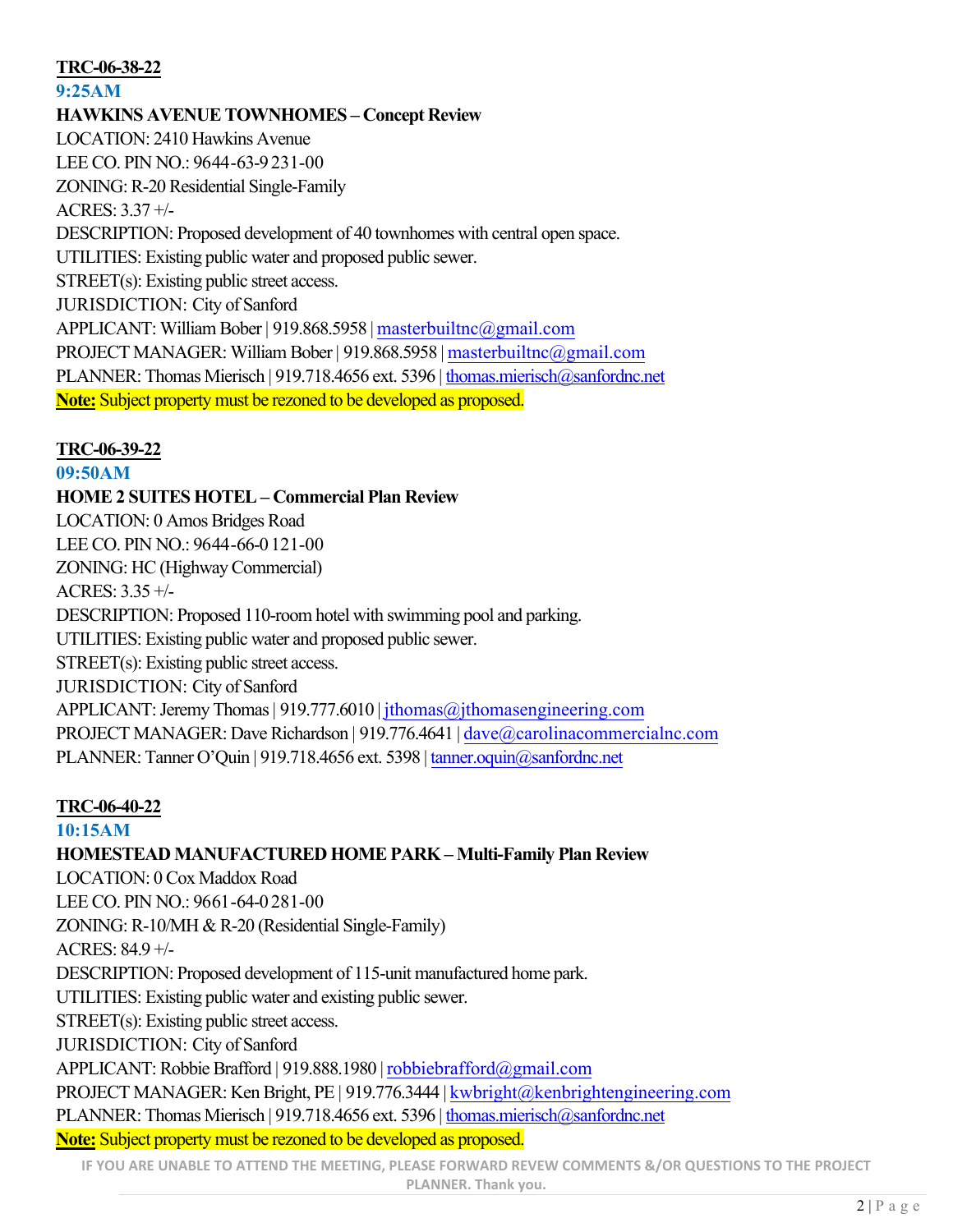# **TRC-06-41-22**

#### **10:40AM**

# **MATTHEWS RESERVE SUBDIVISION**

LOCATION: 321 S. Franklin Drive LEE CO. PIN NO.: 9632-32-4485-00 ZONING: R-20 (Residential Single-Family) ACRES: 106.87 +/- DESCRIPTION: Proposed residential development including a mix of single-family detached and attached homes, open spaces, and amenities. UTILITIES: Existing public water and existing public sewer. STREET(s): Existing public street access. JURISDICTION: City of Sanford ETJ APPLICANT: Andrew Ross | 910.460.3027 | andrew.ross@floyddevelopment.com PROJECT MANAGER: Mark Ashness | 919.367.8790, ext. 101 | mark@cegroupinc.com PLANNER: Thomas Mierisch | 919.718.4656 ext. 5396 | thomas.mierisch@sanfordnc.net **Note:** Subject property must be annexed rezoned to be developed as proposed.

#### **TRC-06-42-22**

#### **11:05AM**

#### **WEST MAIN TOWNHOMES – Major Subdivision Review**

LOCATION: 1100 Tramway Road LEE CO. PIN NO.: 9651-09-9046-00 ZONING: West Main Townhome Conditional Zoning District (rezoned as of March, 2022) ACRES: 30.93 +/- DESCRIPTION: Proposed 180-unit townhome development. UTILITIES: Existing public water and proposed public sewer. STREET(s): Existing public street access. JURISDICTION: City of Sanford APPLICANT: Andrew Ross | 910.460.3027 | andrew.ross@floyddevelopment.com PROJECT MANAGER: Andrew Ross | 910.460.3027 | andrew.ross@floyddevelopment.com PLANNER: Thomas Mierisch | 919.718.4656 ext. 5396 | thomas.mierisch@sanfordnc.net

## **TRC-06-43-22**

#### **11:30AM**

## **LEE AVENUE SELF-STORAGE – Concept Plan Review**

LOCATION: 2206 & 2208 Lee Avenue LEE CO. PIN NO.: 9652-41-0991-00 and ZONING: C-2 (General Commercial) ACRES: 0.73 +/- DESCRIPTION: Proposed mini-storage facility. UTILITIES: Existing public water and proposed public sewer. STREET(s): Existing public street access. JURISDICTION: City of Sanford APPLICANT: Stephen Grant Page | 919.777.6930 | smithfamilyautomotive@gmail.com PROJECT MANAGER: Jarrod Hilliard | 919.352.2834 | jhilliard@hilliardengineering.com PLANNER: Tanner O'Quin | 919.718.4656 ext. 5398 | tanner.oquin@sanfordnc.net